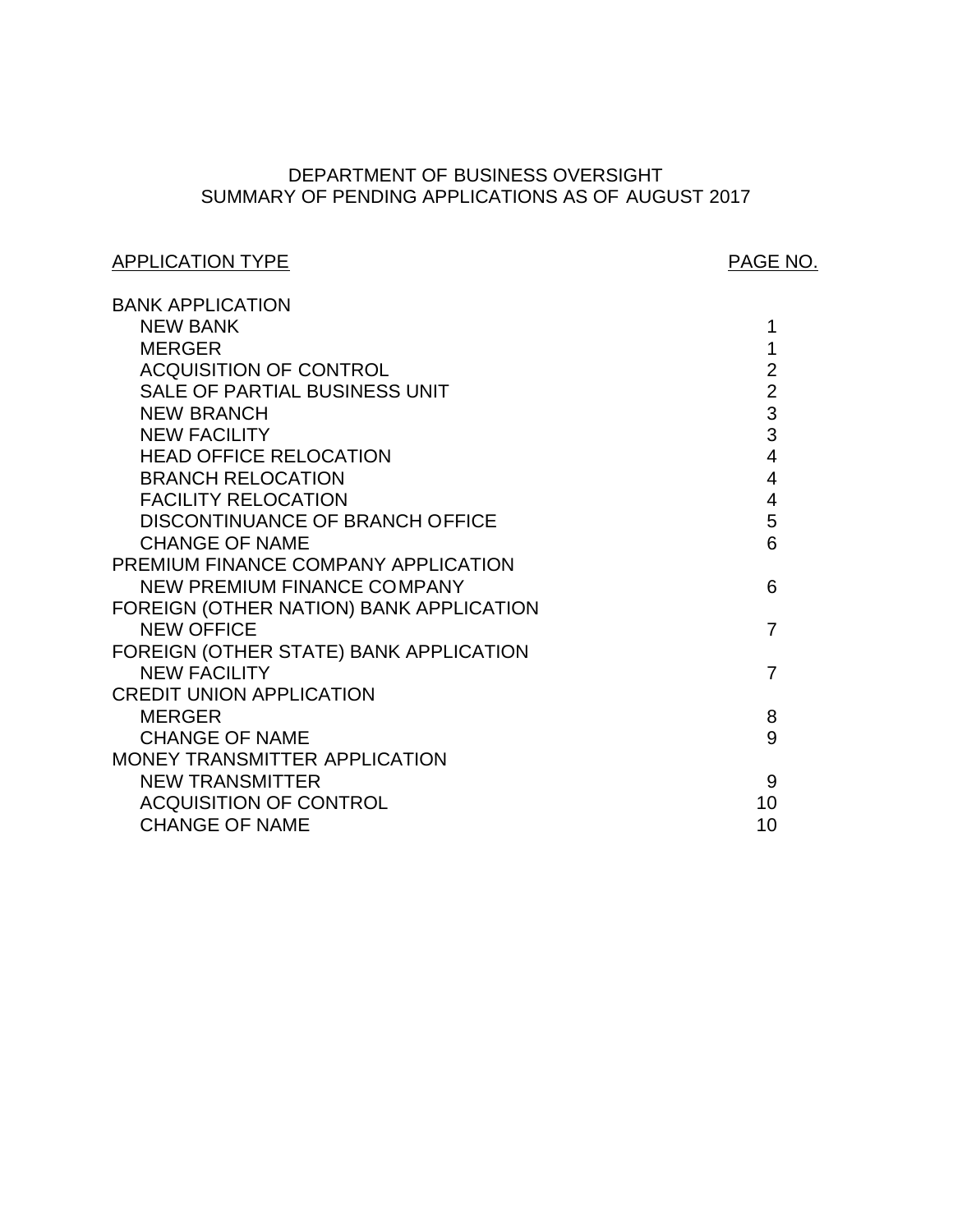#### <span id="page-1-0"></span>**NEW BANK**

#### **Approved: 2**

 401 West A Street, San Diego, San Diego County Correspondent: Maryam Hamzeh Carpenter & Company 5 Park Plaza, Suite 950, Irvine, CA 92614 ENDEAVOR BANK Filed: 8/12/16 Approved: 3/21/17

 6 Hutton Centre Drive, Santa Ana, Orange County Correspondent: Maryam Hamzeh Carpenter & Company 5 Park Plaza, Suite 950, Irvine, CA 92614 INFINITY BANK Filed: 7/7/16 Application amended: 12/21/16: change of name from SOCAL BANK (Proposed) Approved: 1/24/17

#### **MERGER**

## **Filed: 6 Approved: 2**

 CALIFORNIA UNITED BANK, Los Angeles, to merge with and into PACIFIC WESTERN BANK, Beverly Hills Approved: 6/27/17 Filed: 5/1/17

 CAPITAL BANK, San Juan Capistrano, to merge with and into SEACOAST COMMERCE BANK, San Diego Filed: 5/17/17 Approved: 7/10/17

COMMUNITY 1<sup>ST</sup> BANK, Auburn, to merge with and into FIRST FOUNDATION BANK, Irvine Filed: 7/07/17

 FAR EAST NATIONAL BANK, Los Angeles, to merge with and into CATHAY BANK, Los Angeles Filed: 8/8/17

 FOLSOM LAKE BANK, Folsom to merge with and into CENTRAL VALLEY COMMUNITY BANK, Fresno Filed: 5/30/17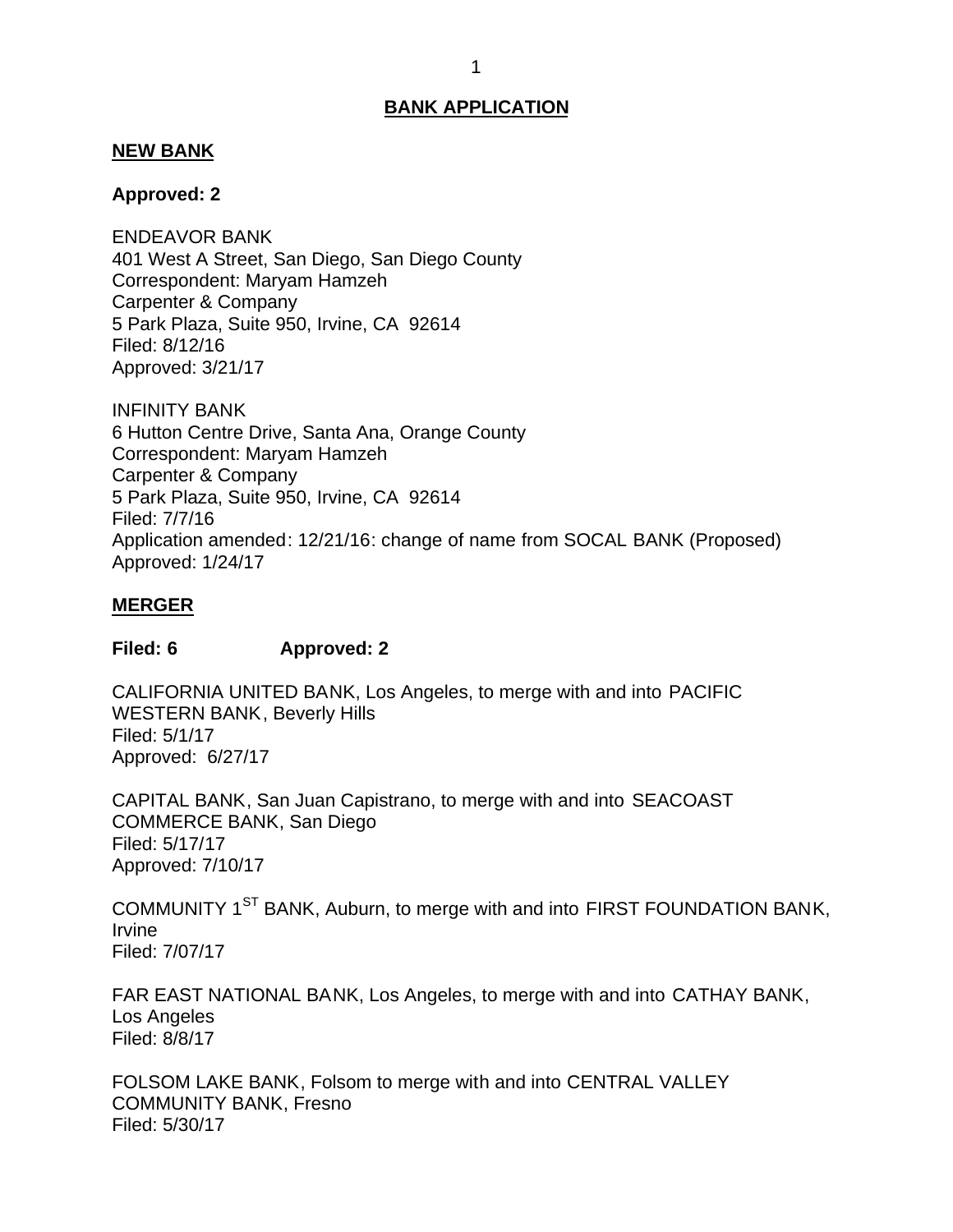## <span id="page-2-0"></span>**MERGER (Continued)**

 OJAI COMMUNITY BANK, Ojai, to merge with and into BANK OF THE SIERRA, **Porterville** Filed: 5/30/17

 PLAZA BANK, Seattle, Washington, to merge with and into UNITED BUSINESS BANK, Walnut Creek, California Filed: 8/9/17

 UNIBANK, Lynwood, Washington, to merge with and into BANK OF HOPE, Los Angeles, California Filed: 2/24/17

# **ACQUISITION OF CONTROL**

## **Filed: 1 Approved: 3**

 BASSWOOD CAPITAL MANAGEMENT, to acquire control of COMMERCEWEST BANK Filed: 6/30/17 Approved: 7/10/17

 CBB BANCORP, INC., to acquire control of COMMONWEALTH BUSINESS BANK Filed: 5/16/17 Approved: 7/11/17

 FARMERS & MERCHANTS BANCORP, to acquire control of BANK OF RIO VISTA Filed: 5/22/17 Approved: 7/13/17

 NEW RESOURCE BANCORP, to acquire control of NEW RESOURCE BANK Filed: 4/28/17

# **SALE OF PARTIAL BUSINESS UNIT**

## **Approved: 1 Effected: 1**

 OPUS BANK, Irvine, California, to sell its Clearview, Woondinville, Smokey Point and Lake Stevens branches to FIRST FINANCIAL NORTHWEST BANK, Renton, Washington Filed: 6/2/17 Approved: 6/27/17 Effected: 8/25/17

 OPUS BANK, Irvine, California, to sell its El Cajon Branch to HOMESTREET BANK, Seattle, Washington Filed: 6/13/17 Approved: 7/10/17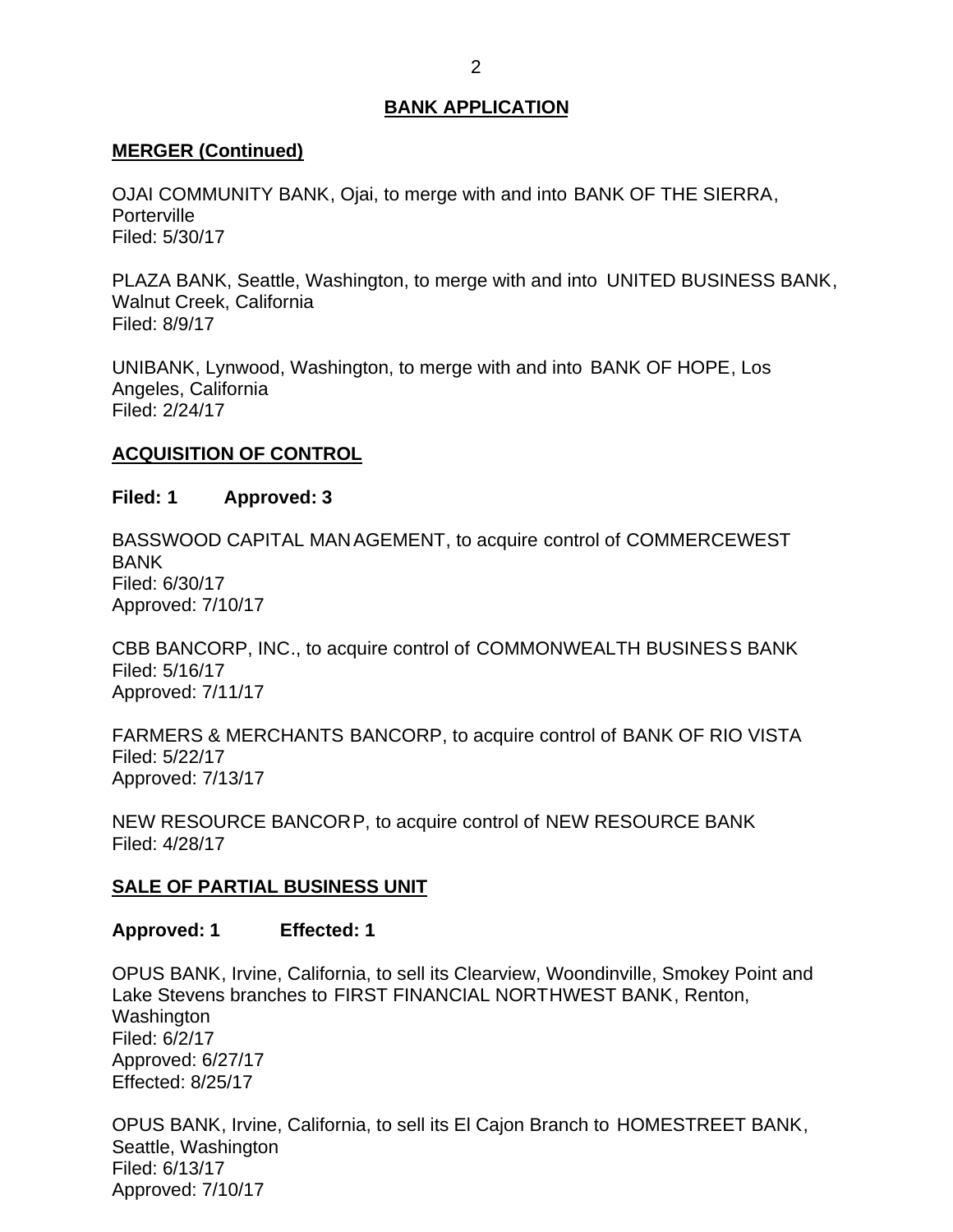#### <span id="page-3-0"></span>**NEW BRANCH**

#### **No Objection: 1 Opened: 2**

 1260 Healdsburg Avenue, Healdsburg, Sonoma County BANK OF MARIN Opened: 8/7/17

 FIRST GENERAL BANK 17808 Pioneer Boulevard, Artesia, Los Angeles County Opened: 8/8/17

 210-16 Northern Boulevard, Community of Bayside, Borough of Queens, New York No Objection: 12/6/16 PACIFIC CITY BANK

#### **NEW FACILITY**

#### **Opened: 7**

 205 Oak Hill Road, Paso Robles, San Luis Obispo County AMERICAN RIVIERA BANK Opened: 8/7/17

 9595 Wilshire Boulevard, Beverly Hills, Los Angeles Count y BANK OF HOPE Opened: 8/2/17

 BANK OF THE WEST One Galleria Tower, 13355 Noel Road, Dallas, Dallas County, Texas Opened: 8/23/17

 COMMERCE BANK OF TEMECULA VALLEY 7676 Hazard Center Drive, San Diego, San Diego County Opened: 8/21/17

 700 Main Street, Napa, Napa County MECHANICS BANK Opened: 8/14/17

 3700 Crestwood Parkway, Duluth, Gwinnett County, Georgia OPEN BANK Opened: 8/11/17

 505 Howard Street, City and County of San Francisco SILICON VALLEY BANK Opened: 8/28/17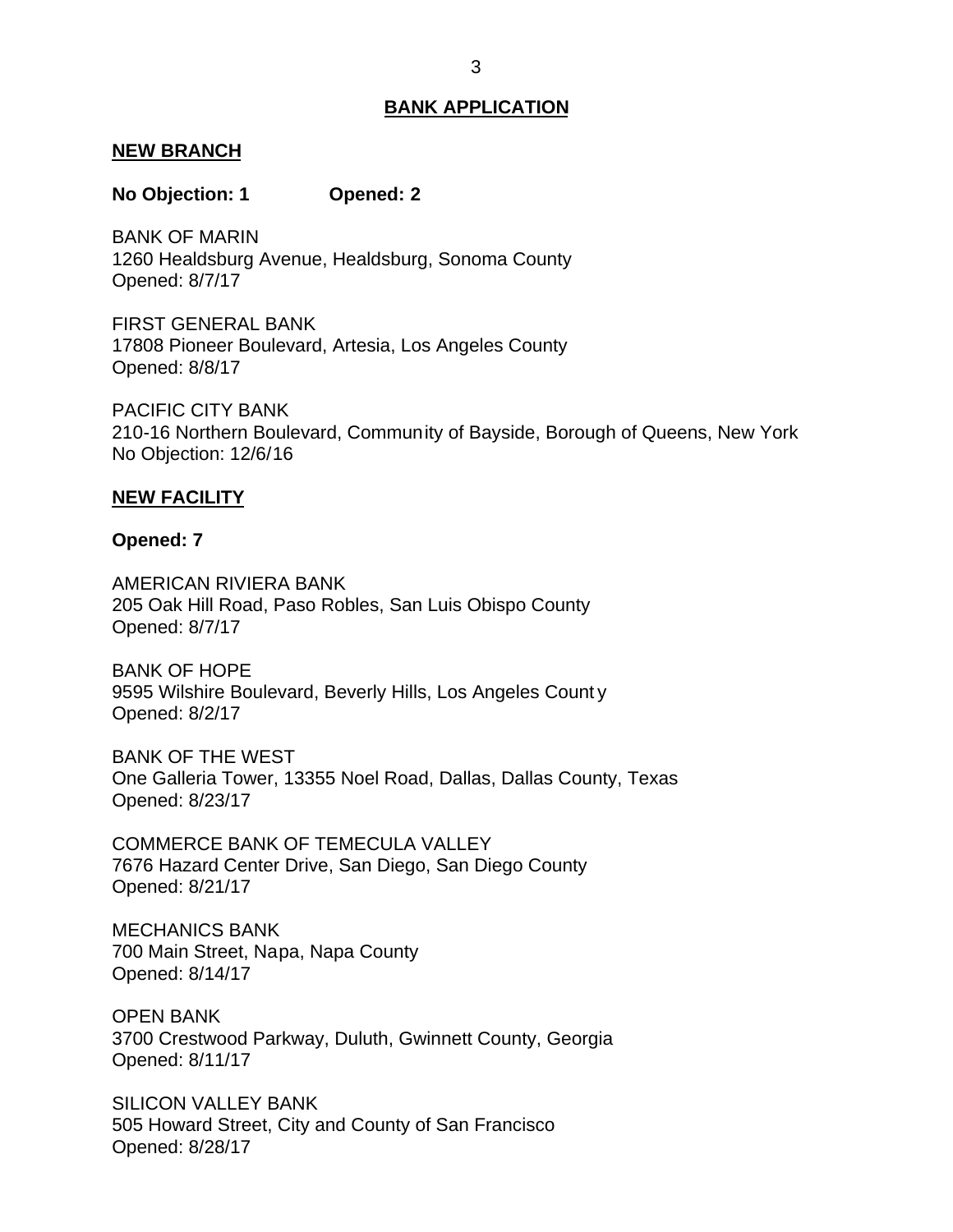#### <span id="page-4-0"></span>**HEAD OFFICE RELOCATION**

#### **No Objection: 1**

From 818 West 7<sup>th</sup> Street, to 700 South Flower Street, Los Angeles, Los Angeles No Objection: 10/3/16 CALIFORNIA UNITED BANK **County** 

## **BRANCH RELOCATION**

## **No Objection: 3 Effected: 2**

 BANK OF THE WEST From 2921 SW Cedar Hills Boulevard, to 2840 SW Ce dar Hills Boulevard, Beaverton, Washington County, Oregon Effected: 8/21/17

 From 4600 California Avenue, to 5060 California Avenue, Bakersfield, Kern County No Objection: 4/17/17 CITIZENS BUSINESS BANK

 From 2310 E. Lincoln Avenue, to 175 W. Bro adway, Anaheim, Orange County No Objection: 8/10/17 OPUS BANK

 From 9720 Wilshire Boulevard, Beverly Hills, to 1800 Avenue of the Stars, Los Angeles, No Objection: 7/31/17 PACIFIC MERCANTILE BANK Los Angeles County

 From 1850 Mt. Diablo Boulevard, to 1990 North California Boulevard, Walnut Creek, Contra Costa County PRESIDIO BANK Effected: 8/31/17

# **FACILITY RELOCATION**

## **Effected: 1**

 From 1650 West End Boulevard, to 1550 Utica Avenue, St. Louis Park, Hennepin PACIFIC WESTERN BANK County, Minnesota Effected: 8/1/17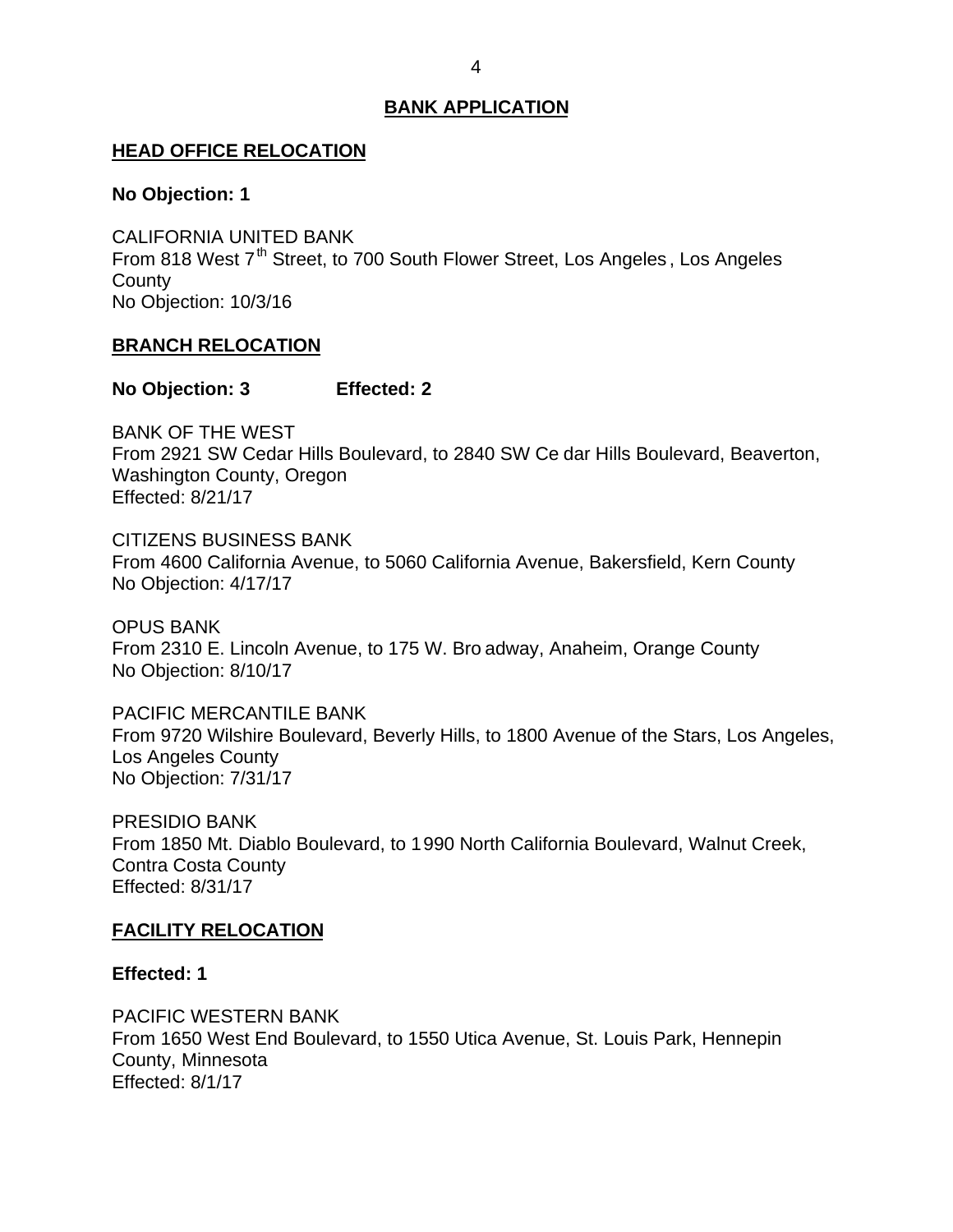#### <span id="page-5-0"></span>**DISCONTINUANCE OF BRANCH OFFICE**

#### **No Objection: 10 Discontinued: 2**

 BANK OF THE SIERRA 7029 N. Ingram Avenue, Fresno, Fresno County No Objection: 5/17/17

 BANK OF THE WEST 407 Colorado Avenue, Santa Monica, Los Angeles County No Objection: 10/27/16

 BANK OF THE WEST 3888 Stevens Creek Boulevard, San Jose, Santa Clara County No Objection: 4/20/17

 500 W. Main Street, Visalia, Tulare County No Objection: 4/17/17 CITIZENS BUSINESS BANK Discontinued: 8/21/17

 7391 N. Palm Avenue, Fresno, Fresno County No Objection: 4/17/17 CITIZENS BUSINESS BANK Discontinued: 8/7/17

 256 North K Street, Tulare, Tulare County No Objection: 6/8/17 CITIZENS BUSINESS BANK

HANMI BANK

 9300 Wilshire Boulevard, Beverly Hills, Los Angeles County 2370 Crenshaw Boulevard, Torrance, Los Angeles County No Objection: 7/5/17

 1751 Howe Avenue, Sacramento, Sacramento County No Objection: 9/21/16 MECHANICS BANK

 2999 Douglas Boulevard, Roseville, Placer County No Objection: 4/25/17 TRI COUNTIES BANK

 39 Lincoln Boulevard, Lincoln, Placer County No Objection: 5/9/17 TRI COUNTIES BANK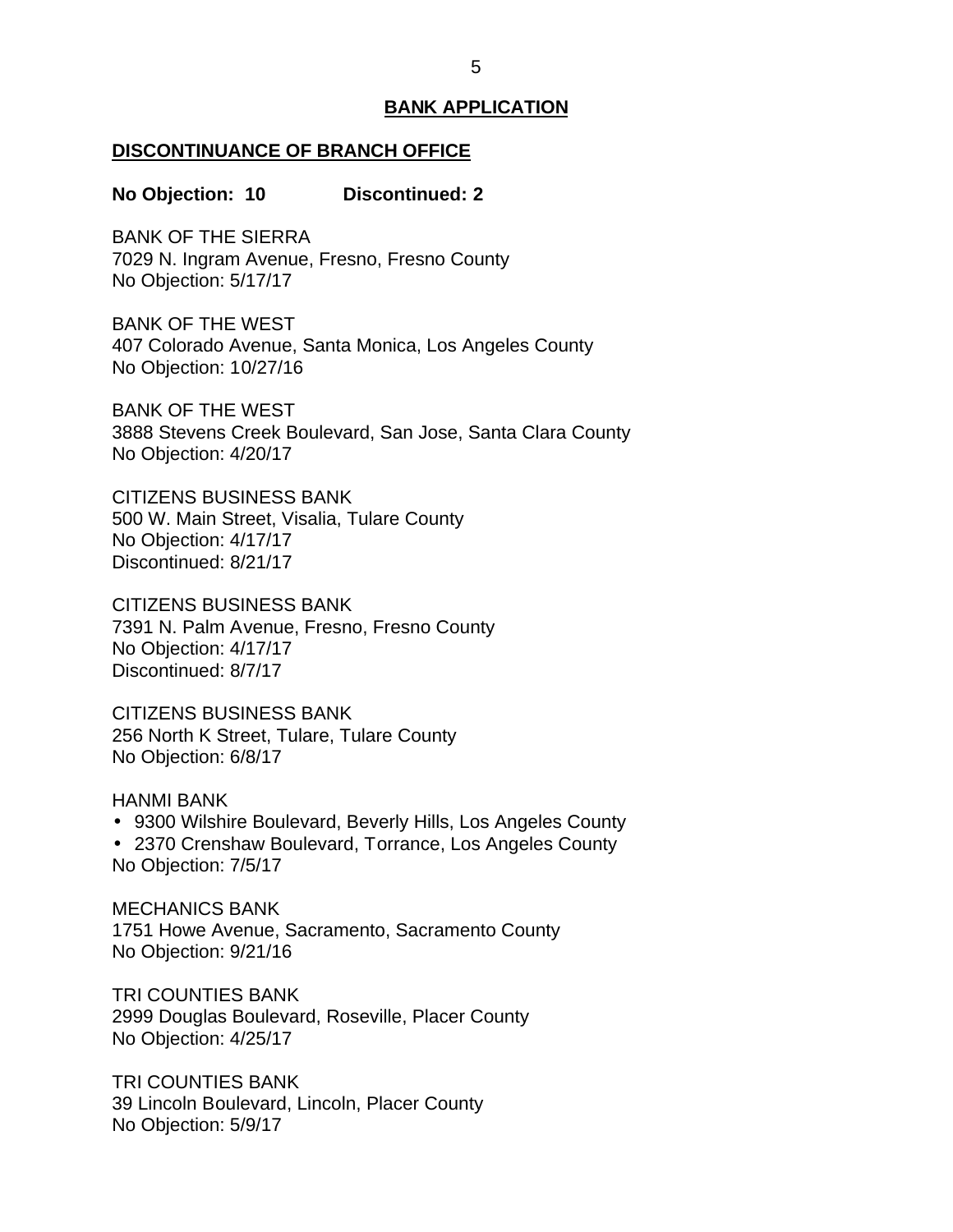## <span id="page-6-0"></span>**DISCONTINUANCE OF BRANCH OFFICE (Continued)**

 6391-J Westside Road, Redding, Shasta County No Objection: 6/14/17 TRI COUNTIES BANK

## **CHANGE OF NAME**

## **Notified: 1**

 FIRST COMMUNITY BANK, to change its name to POPPY BANK Notified: 8/29/17

# **PREMIUM FINANCE COMPANY APPLICATION**

# **NEW PREMIUM FINANCE COMPANY**

**Filed: 6 Approved: 2 Opened: 1** 

 BANCO ROSSO FINANCE, INC. 1520 Washington Boulevard, Montebello, Los Angeles County Filed: 8/23/17

 CAPITAL PREMIUM FUNDING OF CALIFORNIA, INC. 818 West 7<sup>th</sup> Street, Los Angeles, Los Angeles County Filed: 9/14/16

 600 West Broadway, San Diego, San Diego County FARRALONE FINANCIAL CORPORATION Filed: 4/27/17 Approved: 8/30/17

 MILLENNIUM FINANCE CORP. 660 Newport Center Drive, Newport Beach, Orange County Filed: 4/25/17 Approved: 8/16/17

 NATIONAL PARTNERS FPCO INC. OF CALIFORNIA 1610 Wynkoop Street, Denver, Denver County, Colorado Filed: 12/27/16

 NEXT WAVE PREMIUM FINANCE, INC. 660 Newport Center Drive, Newport Beach, Orange County Filed: 2/7/17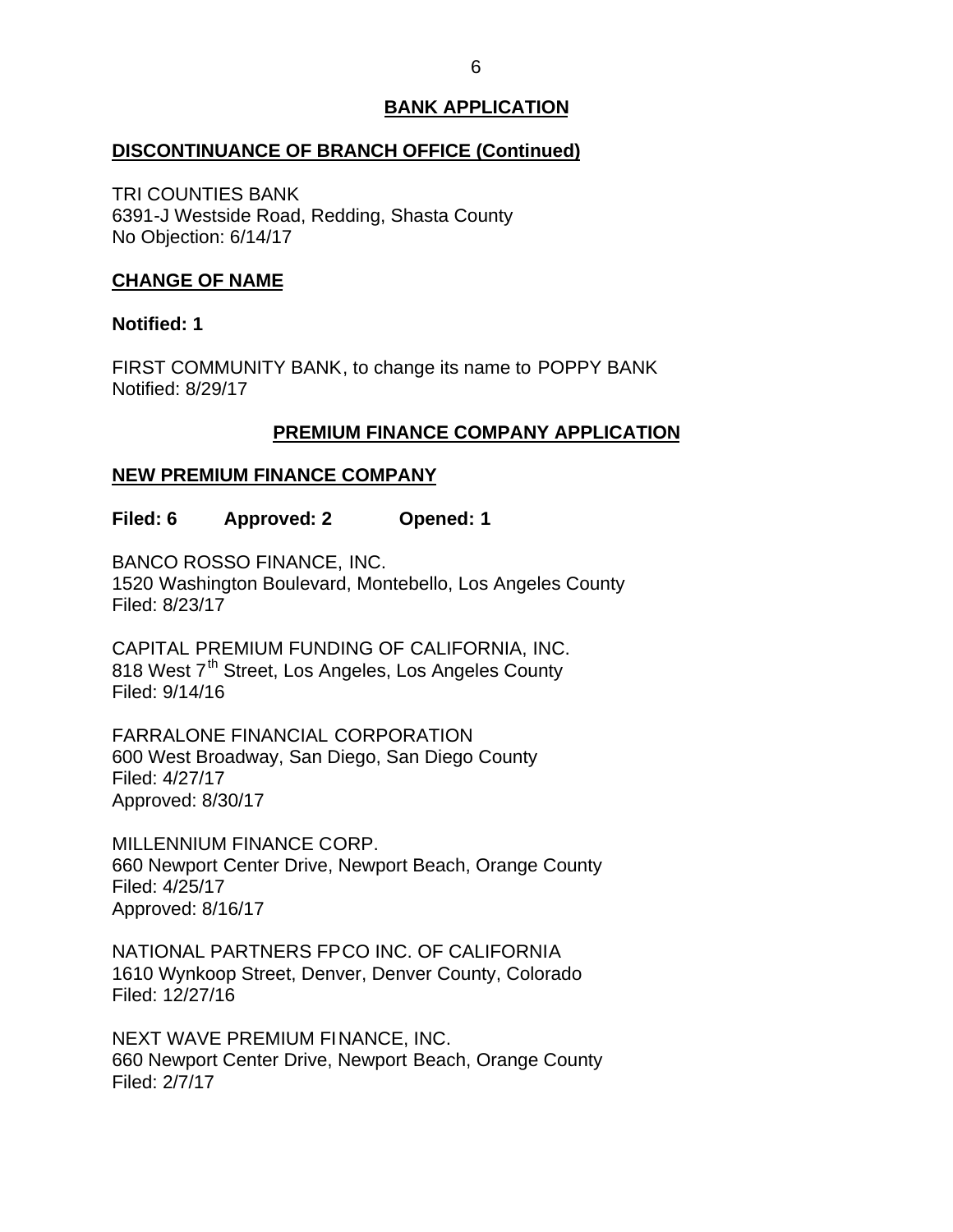# **PREMIUM FINANCE COMPANY APPLICATION**

# <span id="page-7-0"></span> **NEW PREMIUM FINANCE COMPANY (Continued)**

 601 E. Glenoaks Boulevard, Glendale, Los Angeles County PRIMEPLAN PREMIUM FINANCING INC. Filed: 8/15/16 Approved: 2/14/17 Opened: 8/15/17

 RELIANCE PREMIUM FINANCE, INC. 2550 North Hollywood Way, Burbank, Los Angeles County Filed: 9/21/16

 SERVICE PAYMENT PLAN OF CALIFORNIA, INC. 818 West Seventh Street, Los Angeles, Los Angeles County Filed: 1/9/17

# **FOREIGN (OTHER NATION) BANK APPLICATION**

## **NEW OFFICE**

## **Filed: 1**

 Vicinity of Santa Clara, Santa Clara County (Representative Office) BANK OF TAIWAN Filed: 8/3/17

# **FOREIGN (OTHER STATE) BANK APPLICATION**

## **NEW FACILITY**

# **Filed: 3 No Objection: 4**

 3199E Airport Boulevard, Costa Mesa, Orange County (Facility – Insured Bank) No Objection: 11/28/16 CENTENNIAL BANK

 FIRST BANK FINANCIAL CENTRE 515 S. Flower Street, Los Angeles, Los Angeles County (Facility – Insured Bank) No Objection: 4/2/15

 6301 Beach Boulevard, Buena Park, Orange County (Facility – Insured Bank) No Objection: 1/26/17 FIRST INTERCONTINENTAL BANK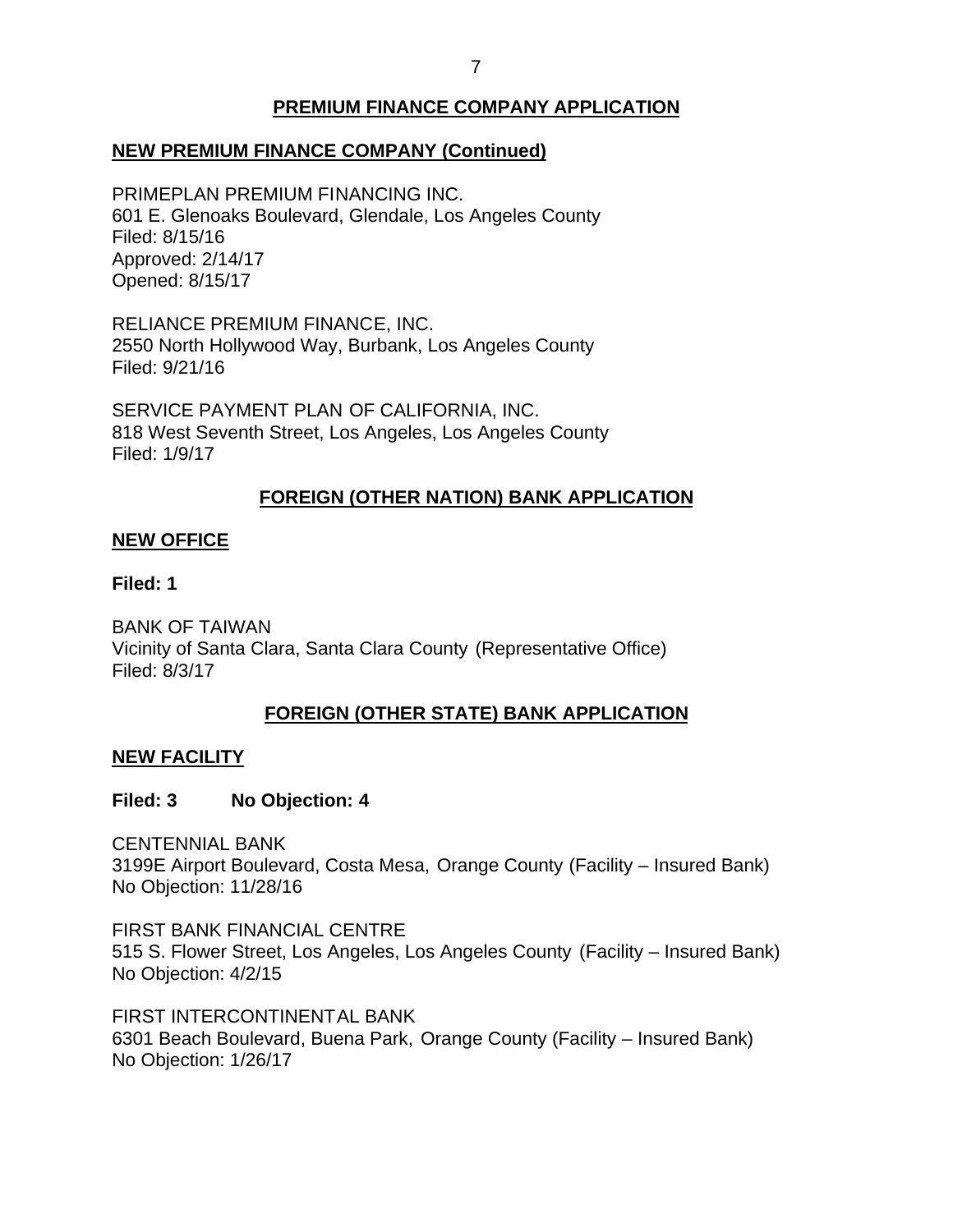# **FOREIGN (OTHER STATE) BANK APPLICATION**

# <span id="page-8-0"></span> **NEW FACILITY (Continued)**

 11801 Pierce Street, Riverside, Riverside County (Facility – Insured Bank) No Objection: 5/25/17 INLAND BANK AND TRUST

 NEWPORT TRUST COMPANY 515 S. Figueroa Street, Los Angeles, Los Angeles County (Facility – Uninsured Trust Company) Filed: 6/12/17

 ROBECO TRUST COMPANY City of Greenbrae, Marin County (Facility – Uninsured Trust Company) Filed: 4/20/15

 STATE STREET GLOBAL ADVISORS TRUST COMPANY Steuart Tower, One Market Street, City and County of San Francisco (Facility – Uninsured Trust Company) Filed: 4/5/17

# **CREDIT UNION APPLICATION**

## **MERGER**

## **Filed: 3 Effected: 1**

 ENTRUST FINANCIAL CREDIT UNION, Richmond, Virginia, to merge with and into CHRISTIAN COMMUNITY CREDIT UNION, San Dimas, California Filed: 11/29/16

 PACIFIC COMMUNITY CREDIT UNION, Fullerton, to merge with and into CREDIT UNION OF SOUTHERN CALIFORNIA, Anaheim Filed: 6/19/17

 RAFE Federal Credit Union, Riverside, to merge with and into FINANCIAL PARTNERS CREDIT UNION, Downey Filed: 7/24/17

 STAR HARBOR FEDERAL CREDIT UNION, Rancho Dominguez, to merge with and into FINANCIAL PARTNERS CREDIT UNION, Downey Filed: 3/13/17 Effected: 8/23/17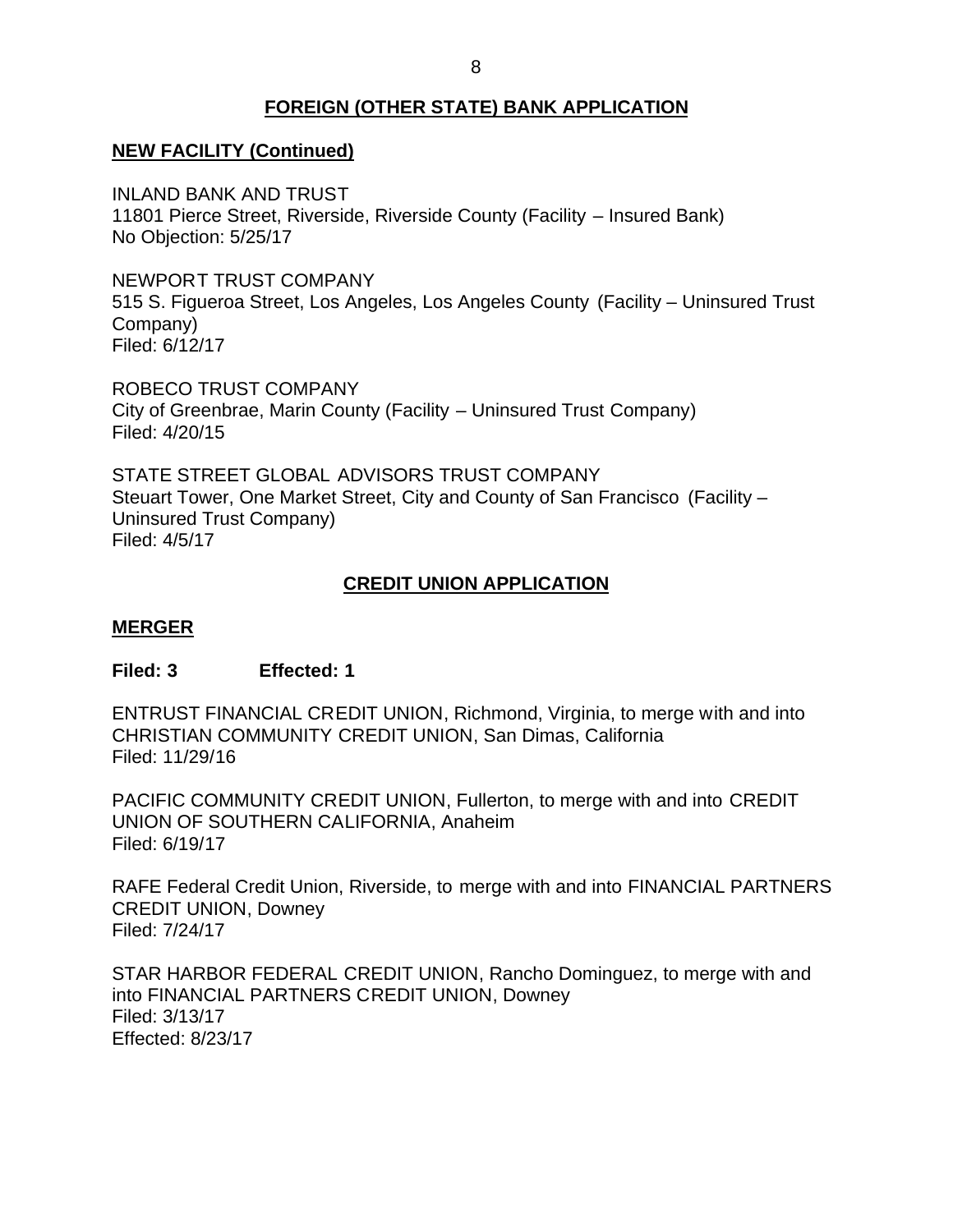## **MONEY TRANSMITTER APPLICATION**

#### <span id="page-9-0"></span>**NEW TRANSMITTER**

#### **Filed: 12 Approved: 2**

ALIGN COMMERCE PAYMENTS INC. Filed: 4/14/17

 ALIPAY US, INC. Filed: 3/18/15

BANNOCKBURN GLOBAL FOREX, LLC Filed: 12/21/16 Approved: 8/17/17

BILL.COM Filed: 4/2/15 Approved: 8/4/15

BILLMO LLC Filed: 9/29/16

 ENVIOS DE VALORES LA NACIONAL CORP. Filed: 4/5/17

HSI USA INC. Filed: 6/6/16

INTERCAMBIO EXPRESS, INC. Filed: 11/9/16

MERCARI, INC. Filed: 1/13/17

NOBEL FINANCIAL INC. Filed: 12/8/16

PAYPOOL LLC Filed: 1/11/17